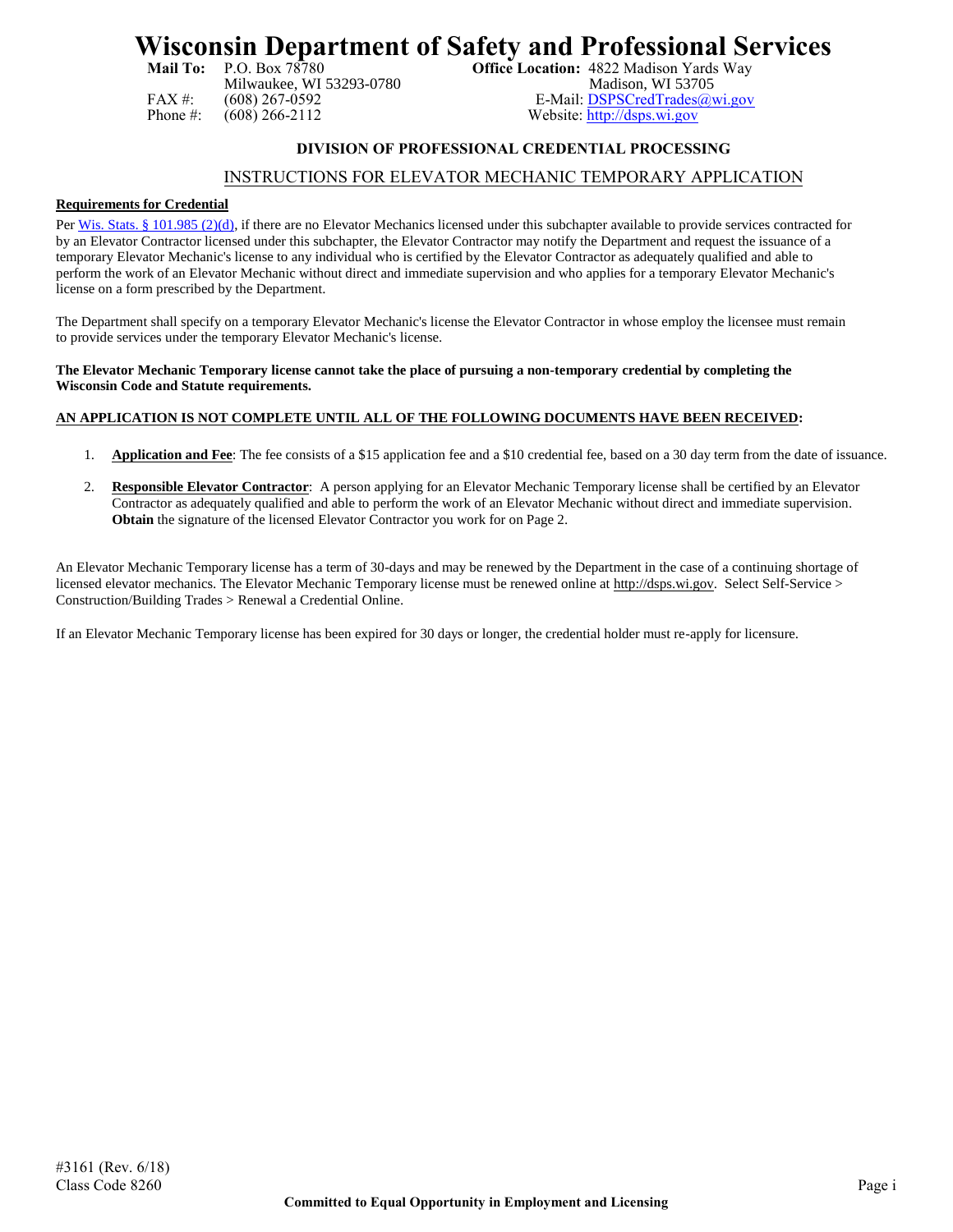# **Wisconsin Department of Safety and Professional Services**<br>Mail To: P.O. Box 78780<br>Office Location: 4822 Madison Yards Way

FAX #: (608) 267-0592 E-Mail: <u>[DSPSCredTrades@wi.gov](mailto:DSPSCredTrades@wi.gov)</u><br>Phone #: (608) 266-2112 Website: http://dsps.wi.gov

**Mail To:** P.O. Box 78780 **Office Location:** 4822 Madison Yards Way Milwaukee, WI 53293-0780 Madison, WI 53705<br>(608) 267-0592 E-Mail: <u>DSPSCredTrades@</u>

Website: [http://dsps.wi.gov](http://dsps.wi.gov/)

# **DIVISION OF PROFESSIONAL CREDENTIAL PROCESSING**

# APPLICATION FOR ELEVATOR MECHANIC TEMPORARY LICENSE

# **The Department must deny your application if you are liable for delinquent state taxes, UI contributions, or child support (Wis. Stats. § 440.12 and 440.13).**

| PLEASE TYPE OR<br>Your name, address, telephone number, and email address are available to the public. Check box to withhold address, telephone<br>number, and email address from lists of 10 or more credential holders (Wis. Stat. § 440.14).<br>PRINT IN INK                                  |                   |                                                                                                                                       |    |                                 |  |  |  |  |  |  |
|--------------------------------------------------------------------------------------------------------------------------------------------------------------------------------------------------------------------------------------------------------------------------------------------------|-------------------|---------------------------------------------------------------------------------------------------------------------------------------|----|---------------------------------|--|--|--|--|--|--|
| <b>Last Name</b>                                                                                                                                                                                                                                                                                 | <b>First Name</b> |                                                                                                                                       | MI | Date of Birth                   |  |  |  |  |  |  |
|                                                                                                                                                                                                                                                                                                  |                   |                                                                                                                                       |    |                                 |  |  |  |  |  |  |
| Address (street, city, state, zip)                                                                                                                                                                                                                                                               |                   |                                                                                                                                       |    | <b>Daytime Telephone Number</b> |  |  |  |  |  |  |
|                                                                                                                                                                                                                                                                                                  |                   |                                                                                                                                       |    |                                 |  |  |  |  |  |  |
| <b>Social Security #</b><br>Your Social Security Number must be submitted with your application on this form. If you do not have a<br>Social Security Number, you must complete Form #1051. The Department may not disclose the Social<br>Security Number collected except as authorized by law. |                   |                                                                                                                                       |    |                                 |  |  |  |  |  |  |
| Have you ever held a Trades credential in WI? $\Box$ Yes $\Box$ No<br>If yes, list your credential number: $\Box$                                                                                                                                                                                |                   |                                                                                                                                       |    |                                 |  |  |  |  |  |  |
| <b>Email Address</b>                                                                                                                                                                                                                                                                             |                   |                                                                                                                                       |    |                                 |  |  |  |  |  |  |
| <b>APPLICATION FEES: Please check applicable box. Make check</b><br>payable to DSPS and attach to this application.                                                                                                                                                                              |                   | APPLICATION IS NOT COMPLETE UNTIL ALL OF THE<br><b>FOLLOWING DOCUMENTS HAVE BEEN RECEIVED:</b>                                        |    |                                 |  |  |  |  |  |  |
| I am seeking a Veteran Fee Waiver (for Initial Credential Fee<br>only, see further information below)<br><b>Initial Credential Fee</b><br>\$15.00 Application Fee<br>\$10.00 Credential Fee                                                                                                      |                   | Fee and Application (including signature on Page 2)<br>Is name on all credentials the same? If not, list former/maiden<br>$name(s)$ : |    |                                 |  |  |  |  |  |  |
| \$25.00 Total Fee Attached                                                                                                                                                                                                                                                                       |                   |                                                                                                                                       |    |                                 |  |  |  |  |  |  |

ARE YOU A VETERAN? If yes, please view the Department website at [http://dsps.wi.gov](http://dsps.wi.gov/) for eligibility requirements.

**If you qualify, are you requesting a waiver of your initial credentialing fee?**  $\Box$  Yes  $\Box$  No

If Yes, provide a copy of your Department of Veterans Affairs voucher code and list your DVA Voucher Code Number:



**You may contact the DVA at 1-800-WisVets or** [www.WISVETS.com](http://www.wisvets.com/) **for assistance in obtaining your DVA Voucher Code and/or documents related to your training.**